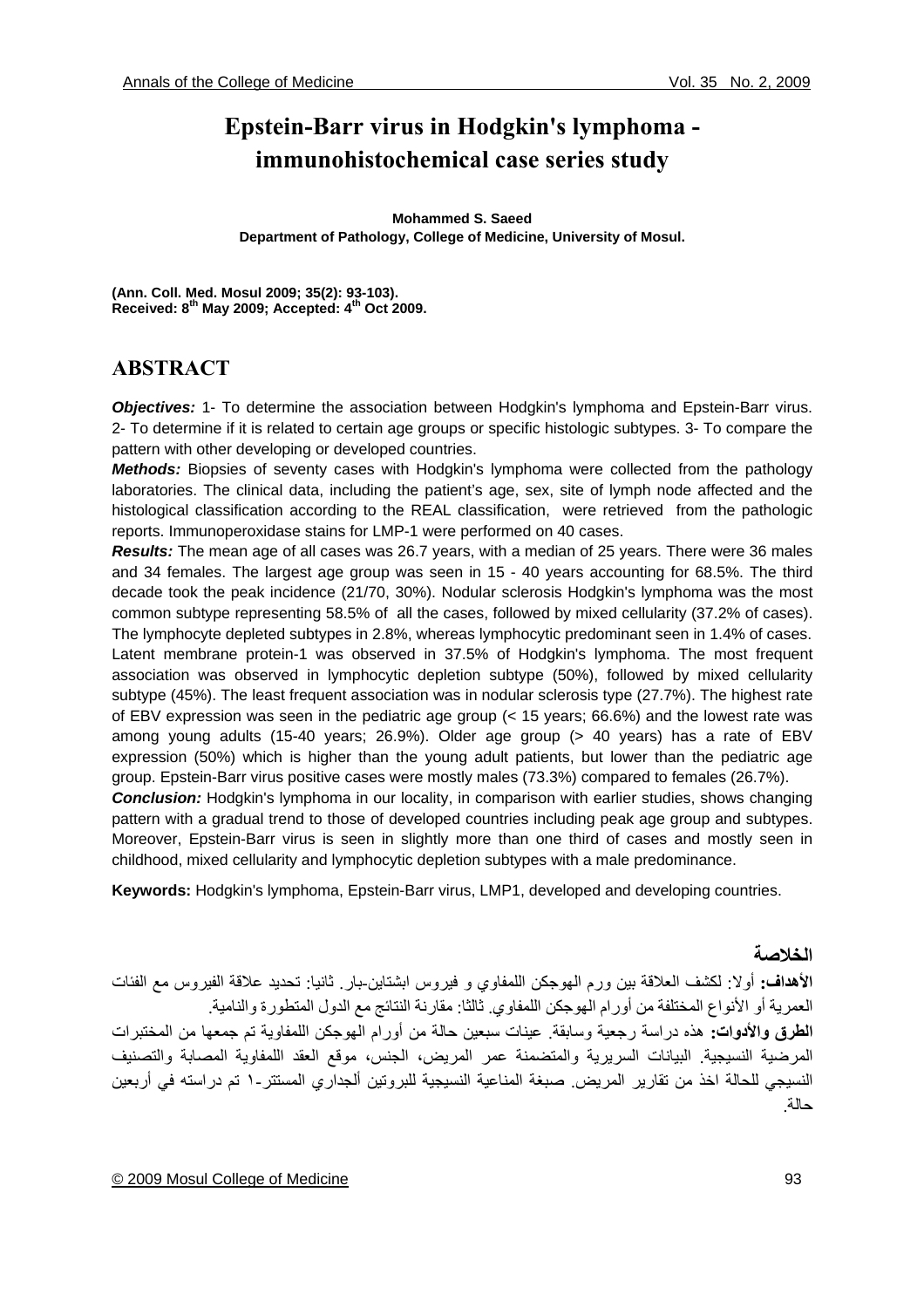ا**لنتائج:** معدل أعمار المرضى كان ٢٦,٧ سنة مع متوسط عمر ٢٥ سنة. تم جمع ٣٦ ذكر و ٣٤ أنثى مع نسبة ١:١.٠٦ أكبر فئة عمرية للورم كانت بين ١٥ إلى ٤٠ سنة وبنسبة ٢٨,٥٪. العقد الثالث أخذ نسبة الذروة للإصابة وبمعدل ٣٠%، أتبع بالعقد الثاني وبنسبة ٢٤٦%. نسبة المرضى الأقل من ١٥ سنة كانت ١٧,١ بينما ٣.٤ 1% كانت بأعمار أكبر من ٤٠ سنة. التصلب العقدي للور م كان أكثر الأنواع شيو عا وبنسبة ٥٨.٥ يليه مختلف الخلايا وبنسبة ٣٧.٢ شم مستنفذ الخلايا اللمفية وبنسبة ٨. ٢,٢ و أخير ١ سائد الخلايا اللمفية وبنسبة ٤ 1,٠٪

 البروتين ألجداري المستتر١- لوحظ بنسبة %٣٧,٥ من أورام الهوجكن اللمفاوية. أآثر الأنواع ارتباطا مع الفيروس وجدت مع مستنفذ الخلايا اللمفية وبنسبة ٥٠%. يليه مختلف الخلايا وبنسبة ٤٥%. بينما أقل الأنواع ارتباطا مع الفيروس كان التصلب العقدي وبنسبة ٢٧,٧٧، أعلى معدلات إصابات من الأورام الهوجكن للفيروس كانت لأعمار الأطفال أصغر من ١٥ سنة وبنسبة ٦٦,٦% بينما أدنى المعدلات كانت في الأعمار المتوسطة مابين ١٥ إلى ٤٠ سنة وبنسبة ٢٦٦%. العمار أكبر من ٤٠ سنة كانت نسبة الارتباط ٥٠% لوحظ تجلية الذكور على الإناث بالإصابة بفيروس ابشتاين-بار وبنسبة .١:١.٧

**الاستنتاج:** أورام الهوجكن اللمفاوية في منطقتنا ومع مقارنتها بدراسات سابقة لوحظ تغير شكلي مع ميل تدرجي تجاه الدول المتطورة خاصة فيما يتعلق بذروة الفئة العمرية المصابة و بالنوع الخاص للورم. وإضافة لذلك ظهور ارتباط الورم بالفيروس وبنسبة الثلث تقريبا خاصة في الأطفال و متعدد الخلايا و بغالبية ذآرية.

odgkin's lymphoma (HL) is a dgkin's lymphoma (HL) is a<br>heterogeneous condition that most probably comprises more than one etiological entity. As early as 1966 MacMahon proposed that Hodgkin's lymphoma might be caused by an infectious  $agent^{(1)}$ . Epidemiological studies have indicated that many of the features of Hodgkin's lymphoma mimic those of an infectious process, including occurrence of disease in more than one member of the family of different ages, and clustering of cases in winter months<sup>(1)</sup>. EBV-associated disease is more common in low socioeconomic class and in children with maternal deprivation (2-4).

 The first evidence that suggests the relationship between Hodgkin's lymphoma and Epstein-Barr virus (EBV) was provided by the detection of raised antibody titres to EBV antigens in patients with Hodgkin's lymphoma when compared with patients with other lymphomas and, further, that these raised values preceded the development of Hodgkin's disease by several years $(1,5)$ . In addition, there is a specific association between EBVassociated HL in young adults and previous infectious mononucleosis with a relative risk of developing Hodgkin's lymphoma relative to those with no previous history, was shown to range between 2.0 to 5.0  $(1,6)$ .

 Studies suggest that the EBV is associated with approximately one third of cases in developed countries, and this association is believed to be casual<sup> $(7,8)$ </sup>. Whereas higher rates of association was reported in developing countries<sup>(9-14)</sup>.

 EBV is more often associated with mixed cellularity HL than with nodular sclerosis type, and in children and older adults than in young adults<sup>(15-18)</sup>. Also it is more in males than females and more in Asians and Hispanics than whites or blacks  $(19)$ .

 According to the age of the patients and EBV association: 4-disease models have been recognized, one EBV-negative group of cases, which accounts for the young adult peak in disease incidence as seen in developed countries, and three EBV-positive subgroups. The latter includes a childhood group, accounting for almost all cases of HL in early childhood; a young adult group, and an older adult group, which results from loss of the normal balance between latent EBV infection and host immunity (figure 1)  $(6, 20, 21)$ .

 EBV is an extremely efficient transforming agent infecting the Hodgkin/Reed Stenberg's (HRS) cells. The EBV genome is composed of linear-double-stranded DNA which code for different types of latent proteins. Six are nuclear antigens (EBNA1, 2, 3A, 3B, 3C, EBNA-LP), and three latent membrane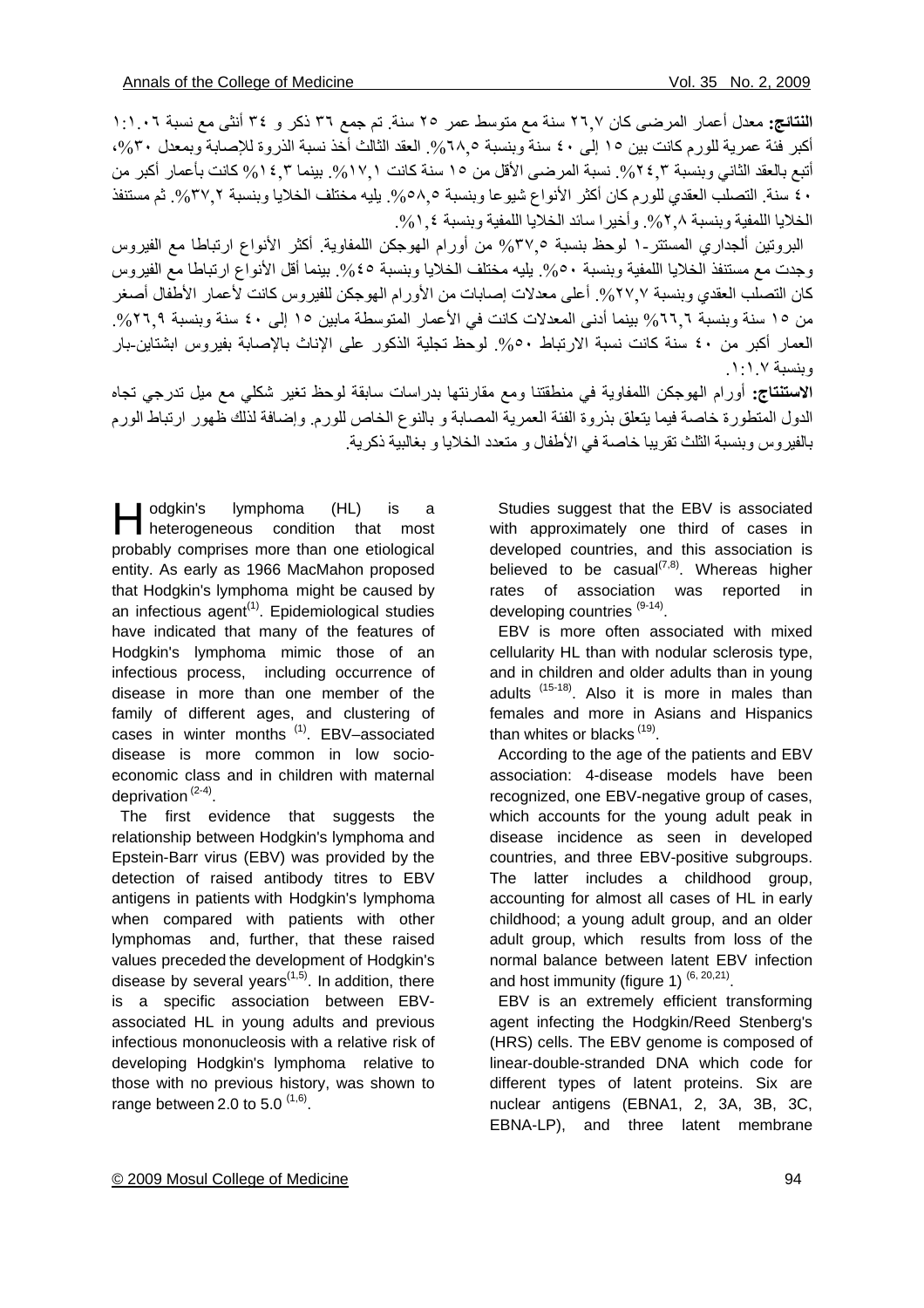proteins (LMP1, LMP2A, LMP2B). LMP1 is the major transforming protein of EBV and is the only latent protein that can transform rodent fibroblast<sup>(22)</sup>. Expression of LMP1 appears to mimic a constitutively active CD40 receptor $(23)$ . Both CD40 and LMP1 bind tumor necrosis factor (TNF) receptor-associated factors (TRAFs), initiating a signaling cascade that leads to activation of transcription factors NFkappa B, AP-1 and STAT  $(22, 24-29)$ . By providing these CD40-like signals, it is conceivable that LMP1 allows EBV-infected HRS cells upregulate various antiapoptotic genes including bcl-2, mcl-1 & cytokine that bypass a germinal center checkpoint and escape  $q = 2$ 

 Older adults and children who are EBV positive have a poor prognosis possibly reflecting a poor immune status, which in turn means that those patients may tolerate disease and its treatment less well $^{(3, 34)}$ .

The aims of this study were first, to determine the association between Hodgkin's lymphoma and Epstein-Barr virus. Second, to determine if it is related to certain age groups or specific histologic subtypes. Third, to compare the pattern with other developing or developed countries.



Figure (1): Four disease model of Hodgkin's lymphoma. Solid line is EBV–associated cases (three groups first below 10 years, second young adult between 14 and 34 years, the third are more than 55 years of age). Dashed line is non-EBV associated cases (one peak at young adults mainly seen in developed countries).

#### **Methods**

This is a retro- and prospective study, conducted between 2007 - 2009. Seventy cases of Hodgkin's lymphoma were collected with their clinical data including age, sex, site of lymph node affected and the histological classification according to the REAL scheme). To some of the cases immunohistochemical stains including (CD15, CD30, CD43 and CD20) have been also applied as complementary tests.

 Immunoperoxidase staining for LMP-1 was performed on 40 cases in this study. Three micron thick sections were cut from each selected paraffin block onto silane-coated slides; sections were then dewaxed, rehydrated to distilled water. Antigen retrieval was carried out by autoclaving at 95-99°C, for 20 minutes by a retrieval solution. The sections were then allowed to cool for at least 20 minutes, followed by washing 3 times each for 5-minutes in changes of phosphate buffered saline (PBS). Endogenous peroxidase activity was blocked by placing sections in 3% hydrogen peroxide for 5 minutes and washed in 3 changes of distilled water. Sections were incubated with 1:100 diluted primary antibodies against LMP1 (Dako, Monoclonal Mouse Anti-Epstein-Barr virus, LMP1, Clone C4.1-4) for 30 minutes, followed by washing twice in 5-minutes changes of PBS. The sections were incubated for 30 minutes with secondary Dako envision antibody. Sections were washed twice by PBS and visualized using diaminobenzidine (DAB). Finally, the sections were lightly counterstained with hematoxylin, dehydrated and mounted. Negative control sections were treated in the same way except for the use of a negative control (Dako Mouse IgG1) instead of primary antibody. Positive control sections were taken from a positive case and were done in each run.

#### **Results**

**Clinical findings:** From the 70 collected cases, the ages of the patients ranged from 2- 80 years with a mean of 26.7 years, and a median of 25 years. There were 12 patients (17.1%) under 15 years of age. Ten cases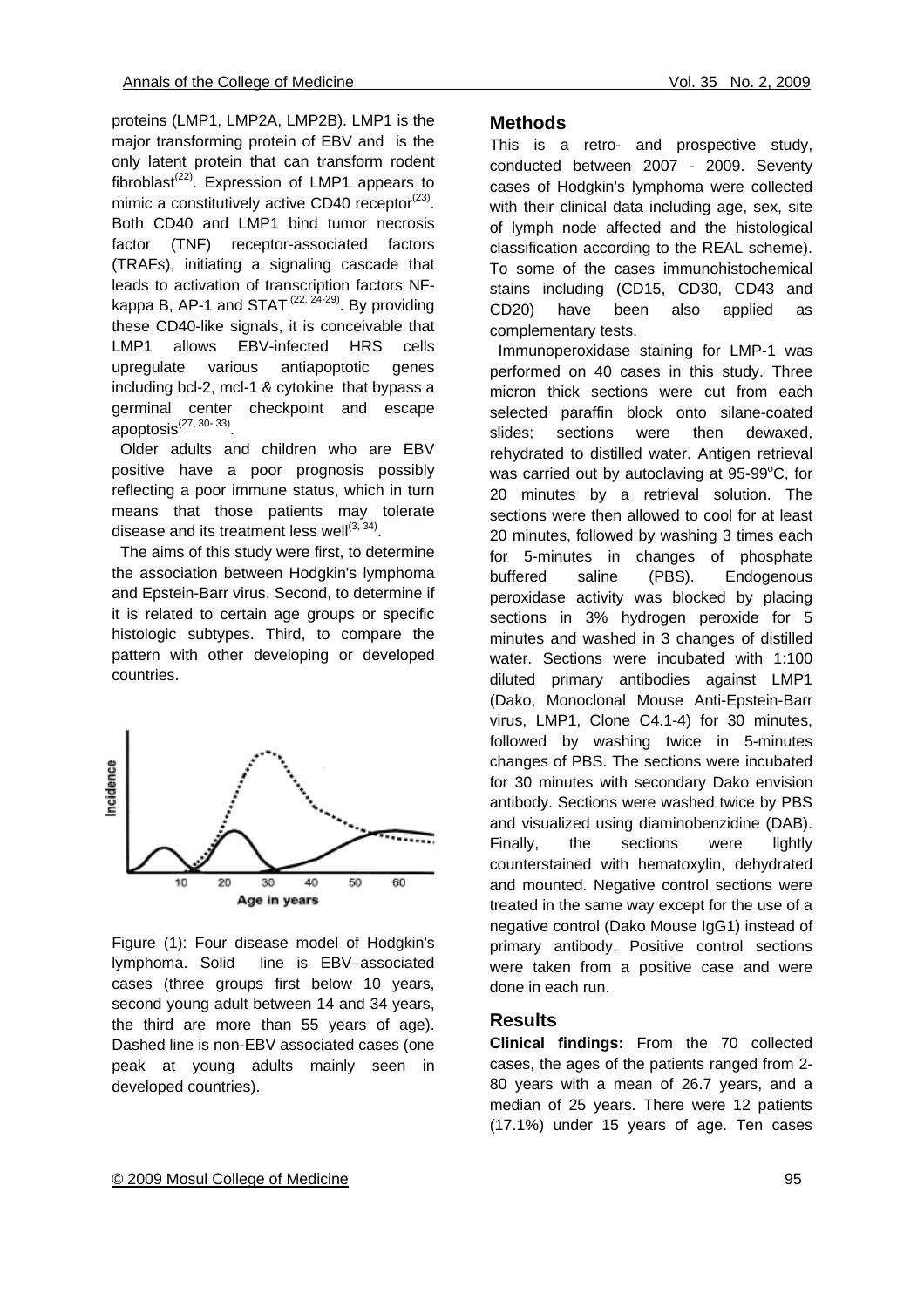(14.3%) were above 40 years of age. Whereas the greatest group of Hodgkin's lymphoma was seen in young adult group (15 - 40 years) 48 patients (68.5%). The third decade took the peak incidence (21/70, 30%), followed by the second decade (17/70, 24.3%). There were 36 males and 34 females with male to female ratio of 1.06:1.

**Histopathologic findings:** Nodular sclerosis Hodgkin's lymphoma was the most common subtype in this series representing 58.5% (41/70) of all the cases; mixed cellularity represents 37.2% (26/70), lymphocyte depleted subtype represents 2.8% (2/70), and

lymphocytic predominant is reported in 1.4% (1/70), figure 2.

 In patients <15 years old, the most frequent subtype was mixed cellularity (66.6%), followed by nodular sclerosis (25.0%). The most common subtype in patients aged 15-40 years was nodular sclerosis (70.8%), followed by mixed cellularity (27.1%), and then by lymphocytic predominant (2.1%). Patients >40 years, the most common type was mixed cellularity (50%), followed by nodular sclerosis (40%), then lymphocytic depletion subtypes (10%) (Table 1).



Figure (2): The percentage of various subtypes of Hodgkin's lymphoma.

| Age group<br>(years) | Mixed cellularity |        | Nodular sclerosis |        | Lymphocytic<br>depletion |        | Lymphocytic<br>predominant |       | Total |       |
|----------------------|-------------------|--------|-------------------|--------|--------------------------|--------|----------------------------|-------|-------|-------|
|                      | No.               | %      | No.               | %      | No.                      | $\%$   | No.                        | %     | No.   | $\%$  |
| $<$ 15               | 8                 | (66.6) | 3                 | (25.0) |                          | (8.3)  | 0                          | (0.0) | 12    | 17.1  |
| $15 - 40$            | 13                | (27.1) | 34                | (70.8) | 0                        | (0.0)  |                            | (2.1) | 48    | 68.5  |
| >40                  | 5                 | (50.0) | 4                 | (40.0) |                          | (10.0) | 0                          | (0.0) | 10    | 14.3  |
| Total                | 26                | (37.2) | 41                | (58.5) | 2                        | (2.8)  |                            | (1.4) | 70    | 100.0 |

Table (1): Distribution of Hodgkin's lymphoma subtypes according to the main age groups.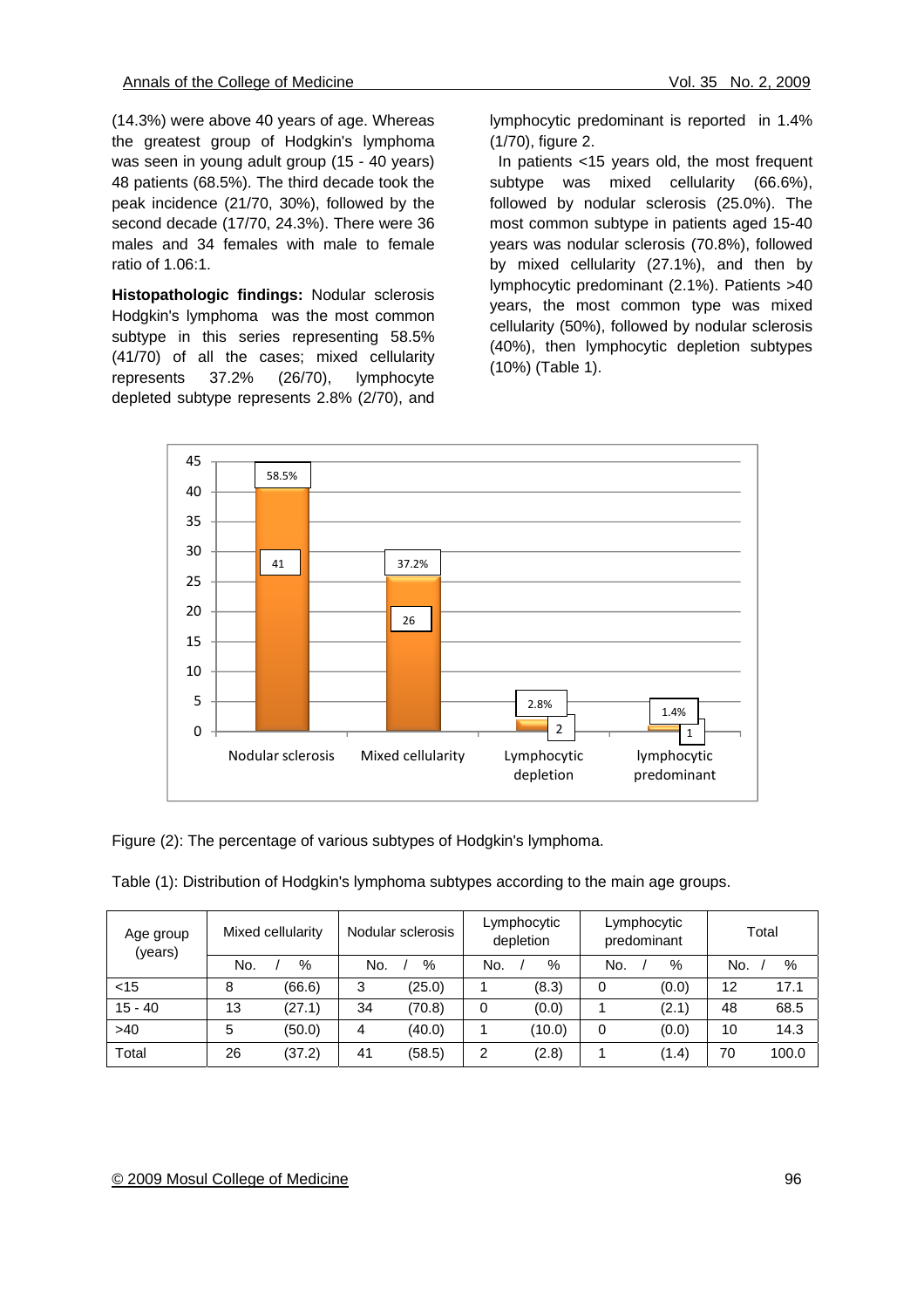The most frequent association was in cases of lymphocytic depletion subtype (1/2; 50%), followed by mixed cellularity subtype (9/20; 45%). The least frequent association was observed in nodular sclerosis type (5/18;

**Epstein-Barr virus status:** Positive LMP-1 staining was seen in the cytoplasm and cell membranes of Hodgkin's/Reed-Sternberg cells. It was observed in 15 out of 40 cases (37.5%) of Hodgkin's lymphoma (figure 3).



Figure (3): A, B, C, & D show positive LMP-1 staining seen in the cytoplasm and cell membranes of Hodgkin's/Reed-Sternberg cells. H & E stain of different subtypes of Hodgkin's lymphoma, E (MCHL), F (NSHL), G (Classical R-S cell), H (LDHL).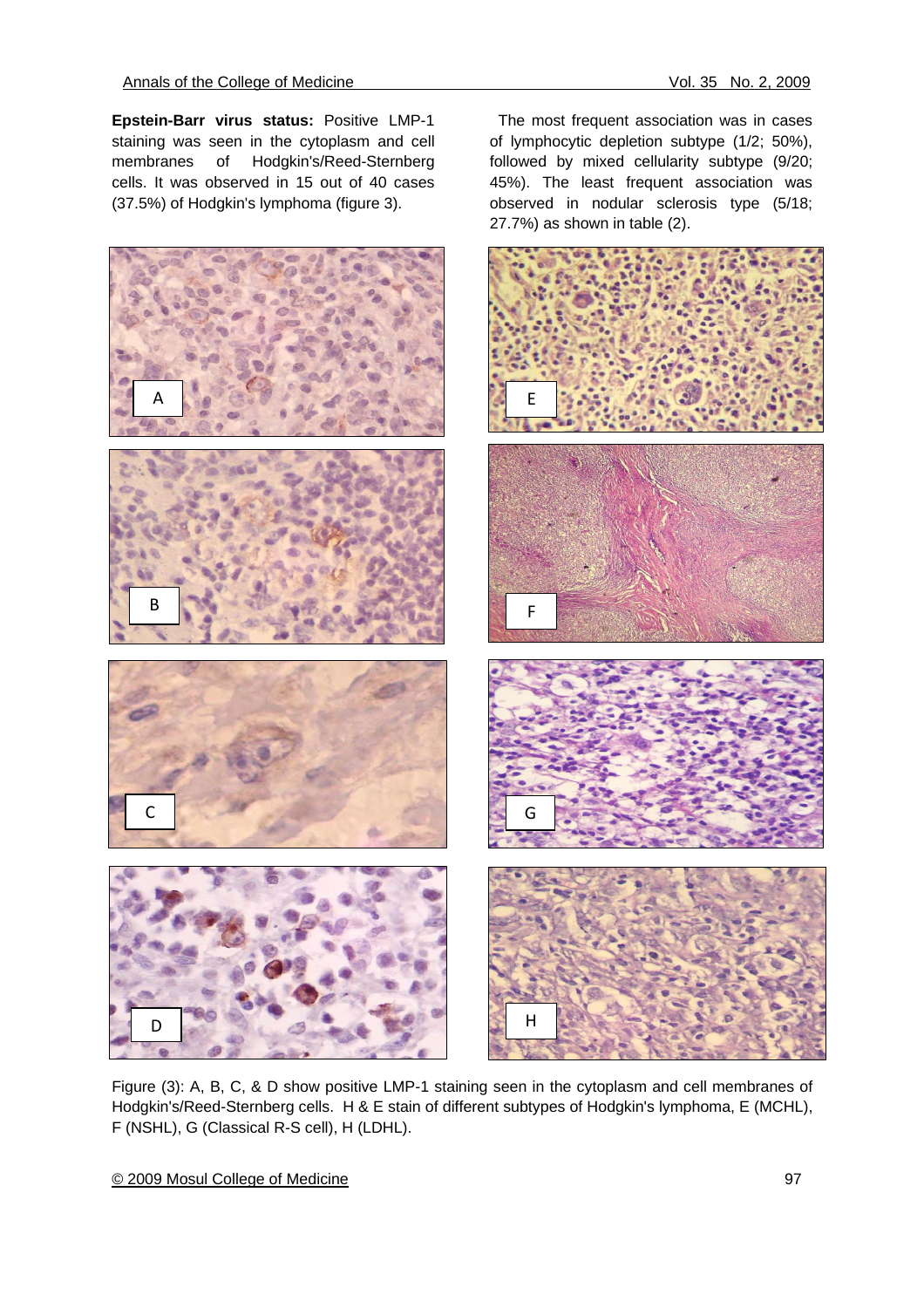| <b>Histological Types</b> | <b>LMP-1 Positive</b> | <b>LMP-1 Negative</b> | Total     |                 |
|---------------------------|-----------------------|-----------------------|-----------|-----------------|
|                           | No.                   | No.                   | Total No. | % of Positivity |
| Lymphocytic depletion     |                       |                       |           | 50              |
| Mixed cellularity         |                       |                       | 20        | 45              |
| Nodular sclerosis         |                       | 13                    | 18        | 27.7            |
| Total                     | 15                    | 25                    | 40        | 37.5            |

Table (2): Epstein-Barr virus association with various types of Hodgkin's lymphoma.

 The frequency of EBV expression in relation to the age is shown in table (3). The highest rate of EBV expression was seen in the pediatric age group (< 15 years; 66.6%) and the lowest rate was among the young adults (15-40 years; 26.9%). The older adult (> 40 years) have a rate of EBV expression (50%) in between the 2 groups (higher than the young adult patients, but less than the pediatric age group).

 Epstein-Barr virus positive cases were mostly in males (11/15; 73.3%) compared (4/15; 26.7%) females.

#### **Discussion**

Most studies on Hodgkin's lymphoma have shown epidemiological differences between developed and developing countries. Correa and O'Conor introduced the concept of at least three epidemiological patterns of Hodgkin's lymphoma based upon country of residence. A type I pattern is characterized by relatively high incidence rates in male children, low incidence in the third decade, and a second peak of high incidence in older age groups. The histological subtypes are often those with a less favorable prognosis, usually either mixed cellularity or lymphocytic depletion. This pattern prevails in developing countries. Type III is the converse of the type I pattern, being characterized by low rates in children and a pronounced initial peak in young adults. The more favorable subtype of nodular sclerosis is common and

this pattern is typical of developed countries. Type II is an intermediate pattern, and reflects a transition between type I and type III. Correa and O'Conor interpreted these data as the result of the interplay of environmental and host factors influencing the natural history of a single disease  $(1, 35)$ .

 In this study, young adult group (15-40 years) was the largest age group, and the third decade represented the peak incidence. There is predominance of nodular sclerosis subtype, which accounts for 58.5% of Hodgkin's lymphoma. There is relatively equal ratio between male and female (1.06:1). Al-Dewachi and Al-Irhayim  $(36)$  in a study done in Mosul in 1995 have observed the bimodal age distribution of the disease, with a peak age incidence coming one decade earlier than those reported in the Western countries and found the predominance of male sex in three histological types of mixed cellularity, lymphocytic depletion and lymphocytic predominance, while nodular sclerosis showed an almost equal gender distribution. In a more recent study done in Mosul in 2007, Abbas  $(37)$  found an increasing incidence of nodular sclerosis cases with the peak age incidence in the second decade, followed by the third decade. Comparing our findings with these previous studies shows the gradual changing trends of Hodgkin's lymphoma to that of developed countries as described previously by

| Table (3): Distribution of Epstein-Barr virus in Hodgkin's lymphoma according to main age groups. |  |  |  |
|---------------------------------------------------------------------------------------------------|--|--|--|
|                                                                                                   |  |  |  |

|                   | <b>LMP-1 Positive</b> | LMP-1 Negative | Total     |                 |
|-------------------|-----------------------|----------------|-----------|-----------------|
| Age group (years) | No.                   | No.            | Total No. | % of Positivity |
| $<$ 15            |                       |                |           | 66.6            |
| $15 - 40$         |                       | 19             | 26        | 26.9            |
| $>40$             |                       |                |           | 50              |
| Total             | 15                    | 25             | 40        | 37.5            |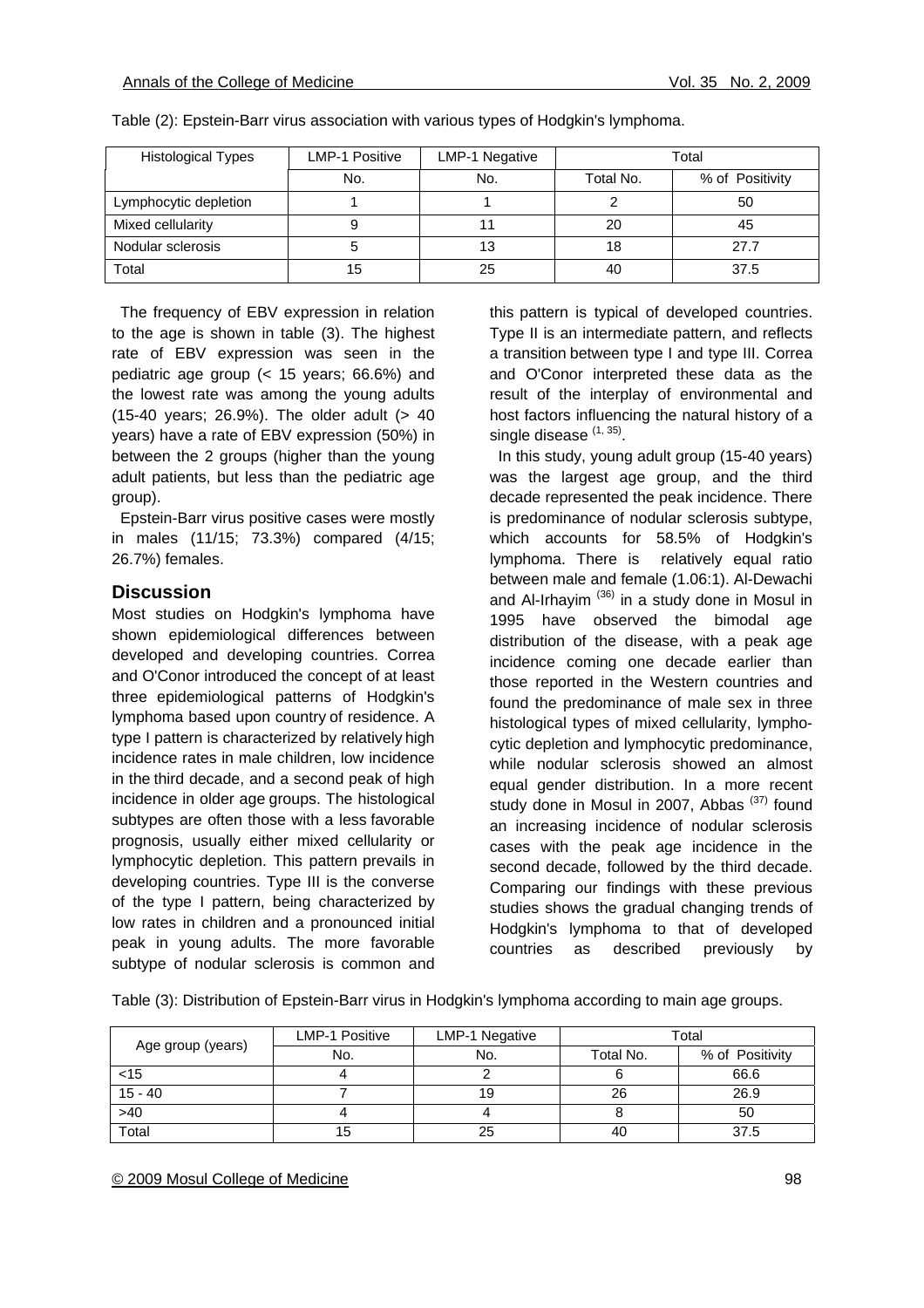Correa and O'Conor<sup> $(1,35)$ </sup>. Similar findings have been documented from Kuwait, KSA & United Arab Emirates<sup>(38-40)</sup>.

 Moreover EBV association studies have revealed differences between developed and developing countries with higher EBV related Hodgkin's lymphoma cases in developing countries. In an attempt to summarize the literature data (Table 4), we found that most North American and European countries have 20-40% EBV association, as opposed to much higher rates that may reach more than 90% in some of Far East and South American reports.

 Results from this study confirmed the presence of EBV in the neoplastic cells of the Hodgkin's lymphoma cases. The proportion of HD cases associated with EBV was 37.5%. Such figures appear to be lower than those

reported in Far East, South America and some of Middle East Countries while similar to those reported in Jordan, Saudi Arabia, South Israel, North America and European Countries.

Takeuchi et  $al^{(58)}$  have recorded a decreasing trend of EBV positive nodular sclerosis Hodgkin's disease during the last 4 decades, whereas Clarke et  $al^{(34)}$  have observed that EBV positive Hodgkin's lymphoma patients are less likely to have nodular sclerosis histology. Flavell et  $al^{(59)}$ have suggested that Hodgkin's lymphoma of childhood and elderly is commonly EBV associated, whereas the adult Hodgkin's disease is not significantly associated with EBV infection. All these explain the low percentage of EBV in our locality.

Table (4): Summary of literature on Epstein-Barr virus association with Hodgkin's lymphoma stained by Immunoperoxidase for LMP-1.

| Study                          | Country       | % of EBV  | % of $+$ in MC | % of $+$ in NS |
|--------------------------------|---------------|-----------|----------------|----------------|
| Alkuraya et al <sup>41</sup>   | <b>KSA</b>    | 28.6      | 52.4           | 26.1           |
| Yilmaz et al <sup>42</sup>     | Turkey        | 61.5      | 91.3           | <b>NP</b>      |
| Almasri et al <sup>43</sup>    | Jordan        | 39.1      | 52.9           | 25             |
| Makar et al <sup>44</sup>      | Kuwait        | 56        | 45.5           | 37.3           |
| Benharroch et al <sup>45</sup> | South Israel  | 30        | 45             | 21             |
| Chang et al <sup>46</sup>      | <b>USA</b>    | 24        | NP             | <b>NP</b>      |
| Krugmann et al <sup>47</sup>   | Austria       | 26        | NP             | <b>NP</b>      |
| Pinkus et al <sup>48</sup>     | <b>USA</b>    | 26        | 69             | 14             |
| Enblad et al <sup>49</sup>     | Sweden        | 27        | 38             | 23             |
| Jarrett et al <sup>7</sup>     | U.K           | 33        | 60             | 23.8           |
| Delsol et al <sup>50</sup>     | France        | 34        | 58.2           | 10             |
| Keresztes et al <sup>51</sup>  | Hungary       | 43        | 50             | 35             |
| Dirnhofer et al <sup>52</sup>  | Mexico        | 61        | 75             | 56             |
| Peh et al <sup>53</sup>        | Malaysia      | 61        | 87             | 33.3           |
| Zhou et al <sup>54</sup>       | China         | 72        | NP             | <b>NP</b>      |
| Belkaid et al <sup>11</sup>    | Algeria       | 72        | 77             | <b>NP</b>      |
| Karnik et al <sup>55</sup>     | South India   | 82        | N <sub>P</sub> | <b>NP</b>      |
| Dinand et al <sup>56</sup>     | India         | 90.3      | NP.            | N <sub>P</sub> |
| Araujo et al <sup>57</sup>     | <b>Brazil</b> | About 100 | N <sub>P</sub> | <b>NP</b>      |

EBV- Epstein-Barr virus. MC- Mixed cellularity. NS- Nodular sclerosis. NP- Not provided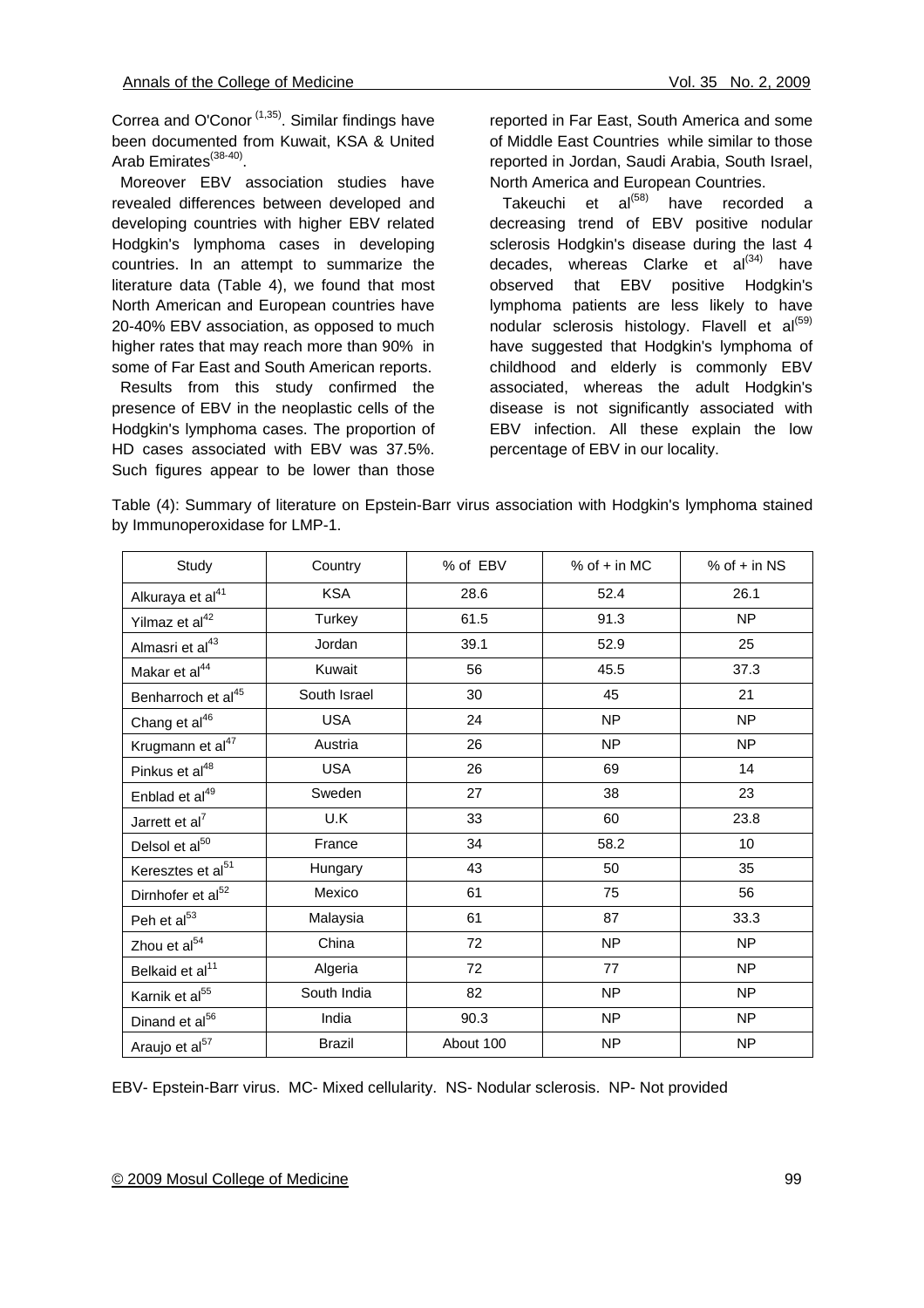Epstein-Barr virus positivity was related to the histologic subtypes of Hodgkin's lymphoma. The lymphocytic depletion and the mixed cellularity types were the most common subtypes associated with EBV. Only one fourth of the nodular sclerosis subtype had evidence of EBV association. These observations are in agreement with most data reported in the literature (Table 4).

Higher percentage of EBV positivity was observed in children below 15 years of age, followed by older adult group (> 40 years). Whereas the least association was seen in young adult age group. This is in agreement with many of the other studies  $(7, 11, 15, 19, 24, 43, 43)$ 44, 46, 53, 54 , 59,60).

 EBV associated with Hodgkin's lymphoma was seen in males more than in females, this is in concordance with many other similar studies (7, 19, 44, 47, 60-62)

 In conclusion, the data from this study and in comparison with earlier studies, show changing pattern of Hodgkin's lymphoma in our locality with a gradual trends to those of developed countries, including greatest age group, peak age incidence and subtypes. Moreover, Epstein-Barr virus is seen in slightly greater than one third of cases and mostly seen in childhood, mixed cellularity and lymphocytic depletion subtypes with a male predominance.

#### **References**

- 1. Flavell KJ and Murray PG. Hodgkin's disease and Epstein-Barr virus. J Clin Pathol: Mol Pathol 2000; 53: 262-269.
- 2. Flavell K, Constandinou C, Lowe D, et al. Effect of material deprivation on Epstein-Barr virus infection in Hodgkin's disease in the West Midlands. Br J Cancer 1999; 80: 604-608.
- 3. Flavell KJ, Biddulph JP, Powell JE, et al. South Asian ethnicity and maternal deprivation increase the risk of Epstein-Barr virus infection in childhood Hodgkin's disease. Br J Cancer 2001; 85: 350-356.
- 4. Gilchrist GS, Pollock BH, et al. Socioeconomic status, the Epstein-Barr virus and risk of Hodgkin's disease in children. Leuk Lymphoma 2001; 42 (Suppl 2): 40.
- 5. Mueller N, Evans A, Harris NL, et al. Hodgkin's disease and Epstein-Barr virus: altered antibody pattern before diagnosis. N Engl J Med 1989;320:689–695.
- 6. Alexander FE, Lawrence DJ, Freeland J, et al. An epidemiologic study of index and family infectious mononucleosis and adult Hodgkin's disease (HD): evidence for a specific association with EBV +ve HD in young adults. Int J Cancer 2003;1: 298- 302.
- 7. Jarrett RF, Krajewski AS, Angus B, et al. The Scotland and Newcastle epidemiological study of Hodgkin's disease: impact of histopathological review and EBV status on incidence estimates. J Clin Pathol 2003; 56: 811-816.
- 8. Jarret RF. Epstein-Barr virus and Hodgkin's lymphoma. Epstein-Barr virus Report 1998; 5:77-85.
- 9. Ambinder RF, Browning PJ, Lorenzana I, et al. Epstein-Barr virus and childhood Hodgkin's disease in Honduras and the United States. Blood 1993; 81: 462-467.
- 10. Chang KL, Albujar PF, Chen YY, et al. High prevalence of Epstein-Barr virus in the Reed-Sternberg cells of Hodgkin's disease occurring in Peru. Blood 1993; 81: 496-501.
- 11. Belkaid MI, Briere J, Djebbara Z, et al. Comparison of Epstein-Barr virus markers in Reed-Sternberg cells in adult Hodgkin's disease tissues from an industrialized and a developing country. Leuk Lymphoma 1995; 17: 163-168.
- 12. Leoncini L, Spina D, Nyongo A, et al. Neoplastic cells of Hodgkin's disease show differences in EBV expression between Kenya and Italy. Int J Cancer 1996; 65: 781-784.
- 13. Monterroso V, Zhou Y, Koo S, et al. Hodgkin's disease in Costa Rica: a report of 40 cases analyzed for Epstein-Barr virus. Am J Clin Pathol 1998; 109: 618- 624.
- 14. Zhou XG, Hamilton-Dutoit SJ, Yan QH, et al. The association between Epstein-Barr virus and Chinese Hodgkin's disease. Int J Cancer 1993; 55: 359-363.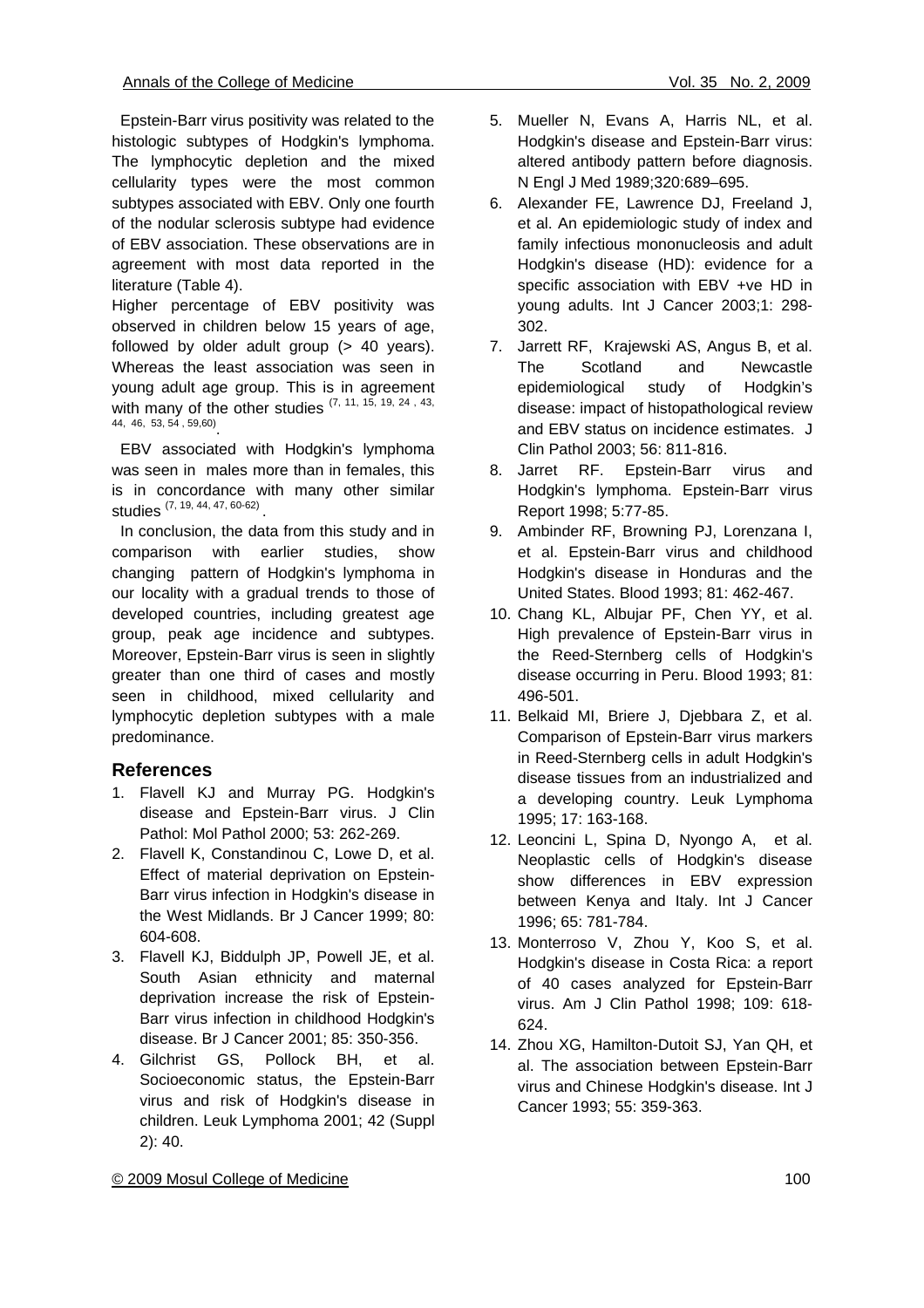- 15. Jarret RF, Armstrong AA, and Alexander FE. Epidemiology of Epstein-Barr virus and Hodgkin's lymphoma. ANN Oncol 1996; 7:S5-S10.
- 16. Pallesen G, Hamilton-Dutoit SJ, Rowe M, et al. Expression of Epstein-Barr virus latent gene products in tumor cells of Hodgkin's disease. Lancet 1991;337:320- 322.
- 17. Armstrong AA, Alexander FE, Paes RP, et al. Association of Epstein-Barr virus with pediatric Hodgkin's disease. Am J Pathol 1993;142:1683-1688.
- 18. Armstrong AA, Alexander FE, Cartwright R, et al. Epstein-Barr virus and Hodgkin's disease: Further evidence for the three disease hypothesis. Leukemia 1998; 12: 1272-1276.
- 19. Glaser SL, Lin RJ, Stewart ST, et al. Epstein-Barr virus associated Hodgkin's disease: epidemiologic characteristic in international data. Int J Cancer 1997; 70: 375-382.
- 20. Alexander FE, Jarrett RF, Lawrence D, et al. Risk factors for Hodgkin's disease by Epstein-Barr virus (EBV) status: prior infection by EBV and other agents. Br J Cancer 2000; 82: 1117-1121.
- 21. Jarrett RF, Stark GL, Alexander FE, et al. Impact of tumor Epstein-Barr virus status on presenting features and outcome in age-defined subgroups of patients with classic Hodgkin lymphoma: a populationbased study. Blood 2005; 106 (7): 2444- 2451.
- 22. Young LS and Murray PG. Epstein-Barr virus and oncogenesis: from latent genes to tumors. Oncogene 2003; 22:5108-5121.
- 23. Eliopoulos AG, and Rickinson AB. Epstein-Barr virus: LMP1 masquerades as an active receptor. Curr Biol 1998; 8: R196-R198.
- 24. Devergne O, Hatzivassiliou E, Izumi Km, et al. Association of TRAF1, TRAF2, and TRAF3 with an Epstein-Barr virus LMP1 domain important for B lymphocyte transformation: role in NF-kappa B activation. Mol Cell Biol 1996; 16: 7098- 7108
- 25. Izumi KM, and Kieff ED. Epstein-Barr virus oncogen product latent membrane protein 1 engages the tumor necrosis factor receptor-associated death domain protein to mediate B lymphocyte growth transformation and activate NF-kappa B. Natl Acad Sci USA 1997; 94:12592-12597.
- 26. Kieser A, Kilger E, Gires O, et al. Epstein-Barr virus latent membrane protein 1 triggers AP-1 activity via the c-Jun Nterminal kinase cascade. EMBO J 1997; 16: 6478-6485.
- 27. Gires O, Kohlhuber F, Kilger E, et al. Latent membrane protein 1 of Epstein-Barr virus interacts with JAK3 and activates STAT proteins. EMBO J 1999; 18: 3064- 3073.
- 28. Huen DS, Henderson SA, Croom-Carter D, et al. The Epstein-Barr virus latent membrane protein-1 (LMP1) mediates activation of NF-kappa B and cell surface phenotype via two effecter regions in its carboxy-terminal cytoplasmic domain. Oncogene 1995;10:549–60.
- 29. Mitchell T, and Sugden B. Stimulation of NF-kappa B-mediated transcription by mutant derivatives of the latent membrane protein of Epstein-Barr virus. J Virol 1995;69:2968–76.
- 30. Henderson S, Rowe M, Gregory C, et al. Induction of bcl-2 expression by Epstein-Barr virus latent membrane protein 1 protects infected B cells from programmed cell death. Cell 1991;65:1107–15.
- 31. Jarrett RF. Viruses and Hodgkin's lymphoma. Ann Oncol 2002; 13: 23-29.
- 32. Wang S, Rowe M, and Lundgren E. Expression of the Epstein Barr virus transforming protein LMP1 causes a rapid and transient stimulation of the Bcl-2 homologue Mcl-1 levels in B-cell lines. Cancer Res 1996;56:4610–13.
- 33. Rowe M, Peng-Pilon M, Huen DS, et al. Upregulation of bcl-2 by the Epstein-Barr virus latent membrane protein LMP1: a Bcell-specific response that is delayed relative to NF-kappa B activation and to induction of cell surface markers. J Virol 1994;68:5602–12.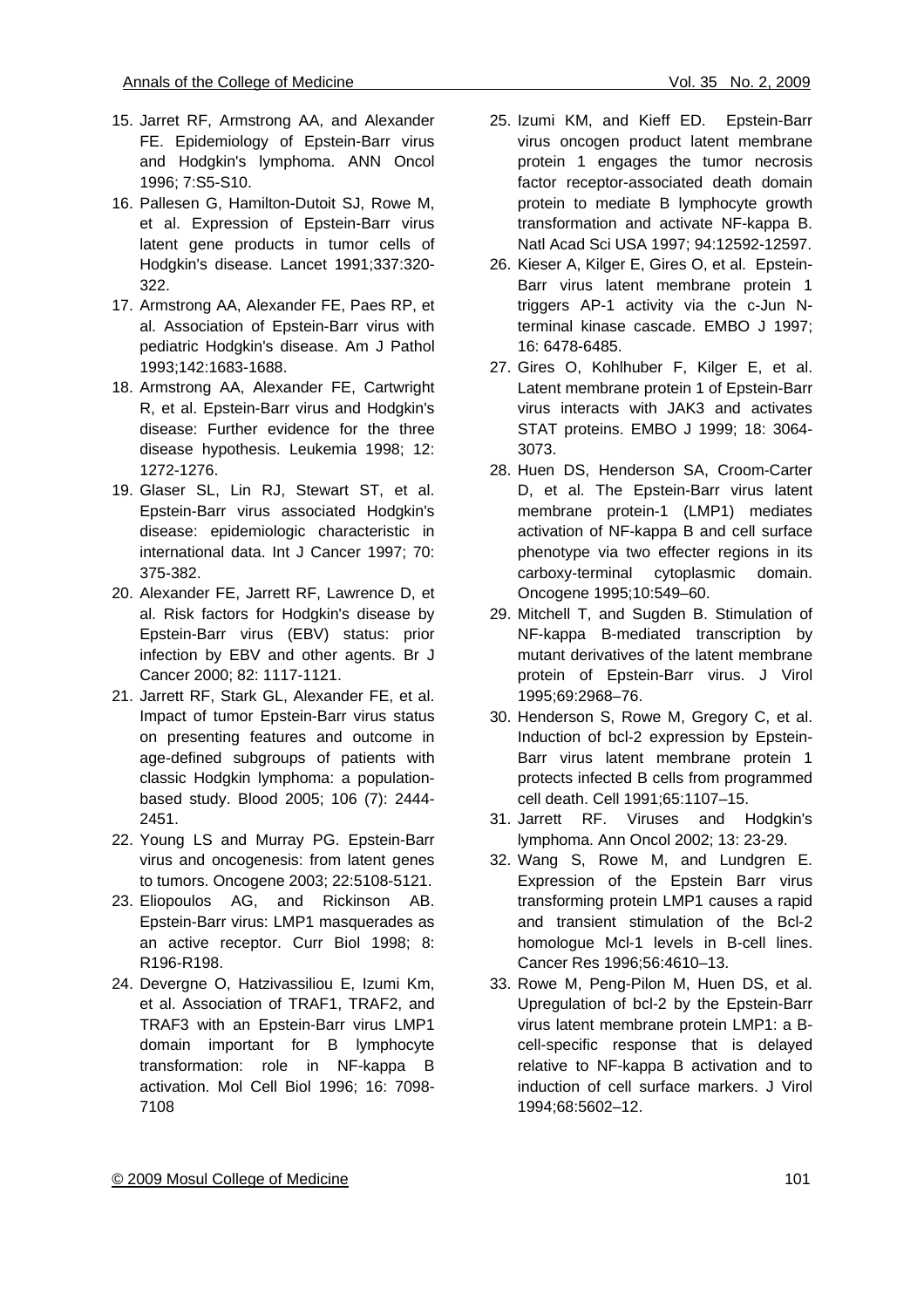- 34. Clarke CA, Glaser SL, Dorfman RF, et al. Epstein-Barr virus and survival after Hodgkin's disease in a population-based series of women. Cancer 2001; 91: 1579- 1587.
- 35. Almasri NM. Hodgkin's lymphoma in North Jordan, dose it have a different pattern?. Saudi Med J 2004; 25 (12): 1917- 1921.
- 36. Al-Dewachi HS, Al-Irhayim BA. Hodgkin's disease in North of Iraq. A study of 215 cases. JIMA 1995; 27 (2): 64-67.
- 37. Abbas RK. Immunohistochemical markers (CD30 Ki-1 and CD45 CLA) in Hodgkin's disease and non-Hodgkin's lymphoma. A thesis submitted to the scientific Council of pathology in partial fulfillment for the requirement of the degree of the fellowship of Iraqi Board for Medical Specialization in Pathology 2007; 26-29.
- 38. Makar RR, Saji T, and Junaid TA. Epstein-Barr virus expression in Hodgkin's lymphoma in Kuwait. Pathol Oncol Res 2003; 9: 159-165.
- 39. Al-Diab AI, Siddiqui N, Sogiawalla FF, et al. The changing trends of adult Hodgkin's disease in Saudi Arabia. Saudi Med J 2003; 24: 617-622.
- 40. Castella A, Joshi S, Raaschou T, et al. Pattern of malignant lymphoma in the United Arab Emirates - a histopathologic and immunologic study in 208 native patients. Acta Oncol 2001; 40: 660-664.
- 41. AL-Kuraya K, Narayanappa R, Al-Dayel F, et al. Epstein-Barr virus infection is not the sole cause of high prevalence for Hodgkin's lymphoma in Saudi Arabia. Leuk lymphoma 2006; 47 (4): 707-713.
- 42. Yilmz F, Uzunlar AK, Sogutcu N, et al. Hodgkin's disease and association with Epstein-Barr virus in children in Southeast Turkey. Saudi Med J. 2005; 26 (4): 571- 575.
- 43. Almasri NM, and Khalidi HS. Epstein-Barr virus expression in Hodgkin's disease in Jordan. Saudi Med J 2004; 25 (6): 770- 775.
- 44. Makar RR, Saji T, Junaid TA. Epstein-Barr virus expression in Hodgkin's lymphoma in Kuwait. Pathol Oncol Res 2003; 9 (3): 159-165.
- 45. Benharroch D, Brousset P, Goldstein J, et al. Association of the Epstein-Barr virus with Hodgkin's disease in Southern Israel. Int J Cancer 1997; 71 (2): 138-141.
- 46. Chang ET, Zheng T, Weir EG, et al. Aspirin and the Risk of Hodgkin's Lymphoma in a Population-Based Case– Control Study. JNCI 2004; 96 (4):305-315.
- 47. Krugmann J, Tzankov A, Gschwendtner A, et al. Longer failure-free survival interval of Epstein-Barr virus-associated classical Hodgkin's lymphoma: a single-institution study. Mod Pathol. 2003 Jun;16(6): 566- 573.
- 48. Pinkus GS, Lones M, Shintaku IP, et al. Immunohistochemical detection of Epstein-Barr virus-encoded latent membrane protein in Reed-Sternberg cells and variants of Hodgkin's disease. Mod Pathol 1994; 7: 454-461.
- 49. Enblad G, Sandvej K, Sundstrom C, et al. Epstein-Barr virus distribution in Hodgkin's disease in an unselected Swedish population. Acta Oncol 1999; 38: 425-429.
- 50. Delsol G, Brousset P, Chittal S, et al. Correlation of the expression of Epstein-Barr virus latent membrane protein and in situ hybridization with biotinylated BamHI-W probes in Hodgkin's disease. Am J Pathol 1992; 140: 247-253.
- 51. Keresztes K, Miltenyi Z, Bessenyei B, et al. Association between the Epstein-Barr virus and Hodgkin's lymphoma in the North-Eastern part of Hungary: effects on therapy and survival. Acta Haematol. 2006;116 (2):101-107.
- 52. Dirnhofer S, Angeles-Angeles A, Ortiz-Hidalgo C , et al. High prevalence of a 30 base pair deletion in the Epstein-Barr virus (EBV) latent membrane protein 1 gene and of strain type B EBV in Mexican classical Hodgkin's disease and reactive lymphoid tissue. Hum Pathol. 1999 Jul;30(7):781-787.
- 53. Peh SC, Looi LM, and Pallesen G. Epstein-Barr virus (EBV) and Hodgkin's disease in a multi-ethnic population in Malaysia. Histopathology 1997; 30: 227- 233.